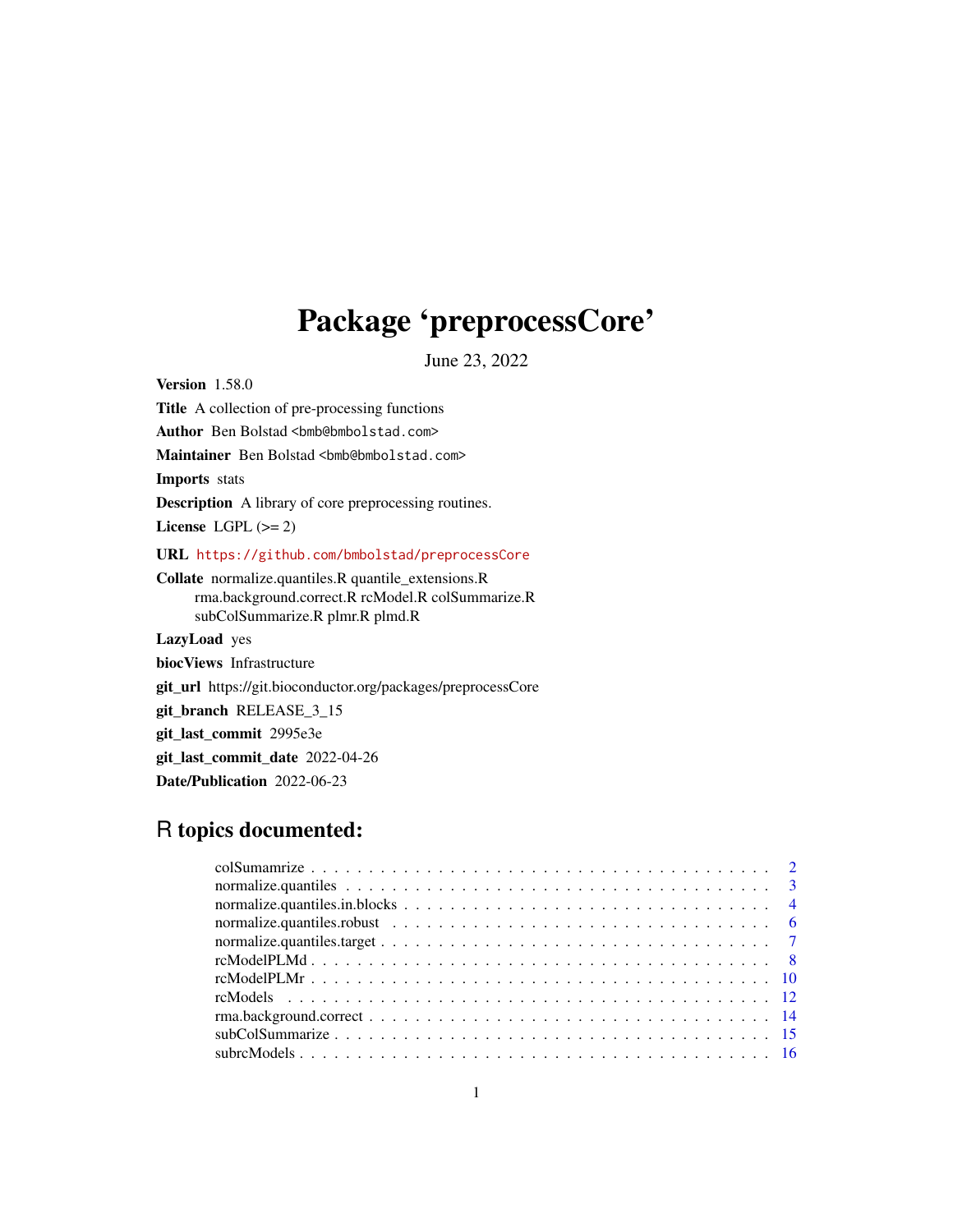#### <span id="page-1-0"></span>**Index** 2008 **[19](#page-18-0)99**

#### Description

Compute column wise summary values of a matrix.

#### Usage

```
colSummarizeAvg(y)
colSummarizeAvgLog(y)
colSummarizeBiweight(y)
colSummarizeBiweightLog(y)
colSummarizeLogAvg(y)
colSummarizeLogMedian(y)
colSummarizeMedian(y)
colSummarizeMedianLog(y)
colSummarizeMedianpolish(y)
colSummarizeMedianpolishLog(y)
```
#### Arguments

y A numeric matrix

#### Details

This groups of functions summarize the columns of a given matrices.

- colSummarizeAvgTake means in column-wise manner
- colSummarizeAvgLoglog2 transform the data and then take means in column-wise manner
- colSummarizeBiweightSummarize each column using a one step Tukey Biweight procedure
- colSummarizeBiweightLoglog2 transform the data and then summarize each column using a one step Tuke Biweight procedure
- colSummarizeLogAvgCompute the mean of each column and then log2 transform it
- colSummarizeLogMedianCompute the median of each column and then log2 transform it
- colSummarizeMedianCompute the median of each column
- colSummarizeMedianLoglog2 transform the data and then summarize each column using the median
- colSummarizeMedianpolishUse the median polish to summarize each column, by also using a row effect (not returned)
- colSummarizeMedianpolishLoglog2 transform the data and then use the median polish to summarize each column, by also using a row effect (not returned)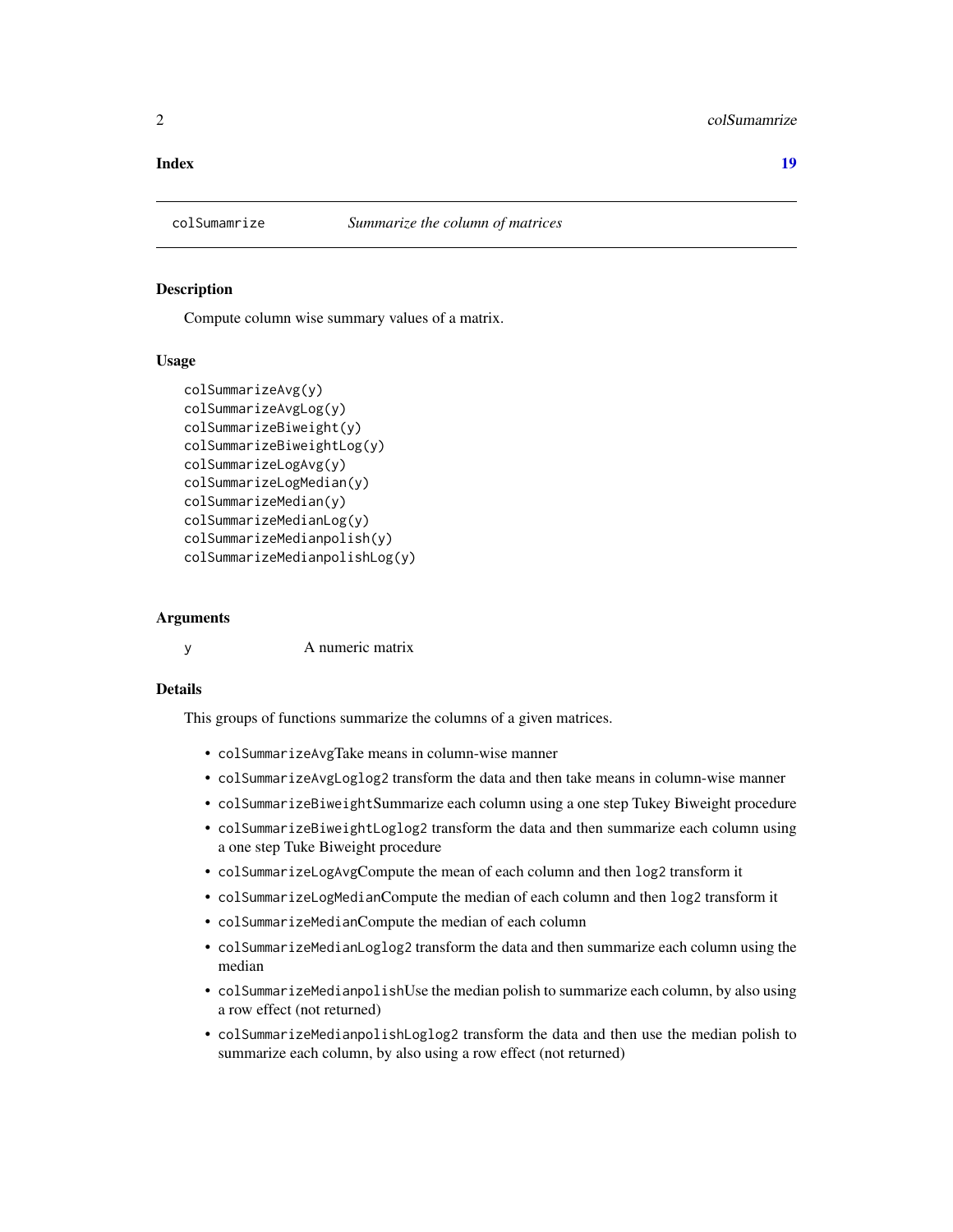# <span id="page-2-0"></span>normalize.quantiles 3

# Value

A list with following items:

| Estimates | Summary values for each column. |
|-----------|---------------------------------|
| StdErrors | Standard error estimates.       |

# Author(s)

B. M. Bolstad <br/> <br/> <br/> <br/> <br/>Should stad.com>

# Examples

```
y <- matrix(10+rnorm(100),20,5)
colSummarizeAvg(y)
colSummarizeAvgLog(y)
colSummarizeBiweight(y)
colSummarizeBiweightLog(y)
colSummarizeLogAvg(y)
colSummarizeLogMedian(y)
colSummarizeMedian(y)
colSummarizeMedianLog(y)
colSummarizeMedianpolish(y)
colSummarizeMedianpolishLog(y)
```
<span id="page-2-1"></span>normalize.quantiles *Quantile Normalization*

# Description

Using a normalization based upon quantiles, this function normalizes a matrix of probe level intensities.

# Usage

```
normalize.quantiles(x,copy=TRUE, keep.names=FALSE)
```
# Arguments

| $\times$   | A matrix of intensities where each column corresponds to a chip and each row<br>is a probe.                                                                                                                     |
|------------|-----------------------------------------------------------------------------------------------------------------------------------------------------------------------------------------------------------------|
| copy       | Make a copy of matrix before normalizing. Usually safer to work with a copy,<br>but in certain situations not making a copy of the matrix, but instead normalizing<br>it in place will be more memory friendly. |
| keep.names | Boolean option to preserve matrix row and column names in output.                                                                                                                                               |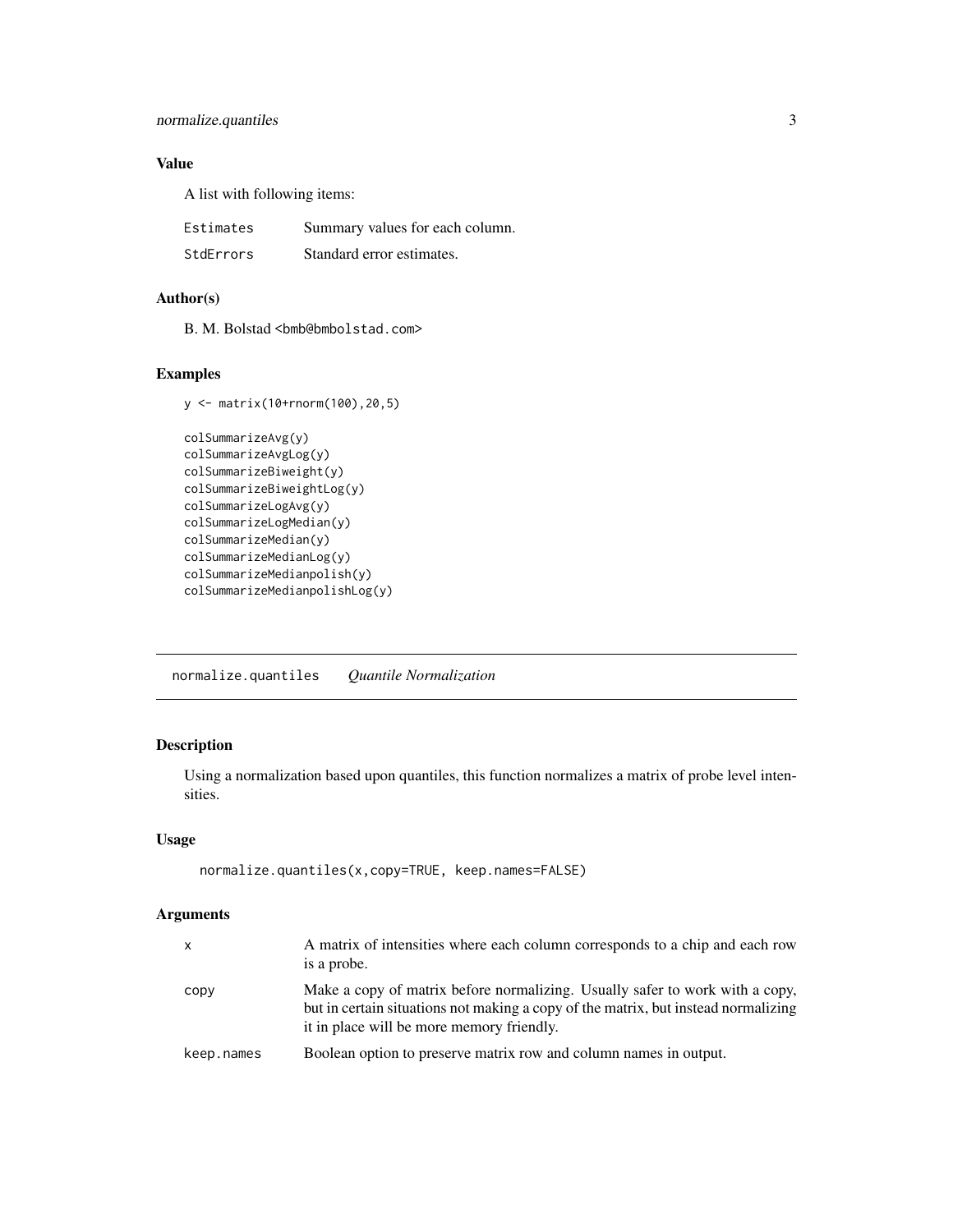# <span id="page-3-0"></span>Details

This method is based upon the concept of a quantile-quantile plot extended to n dimensions. No special allowances are made for outliers. If you make use of quantile normalization please cite Bolstad et al, Bioinformatics (2003).

This functions will handle missing data (ie NA values), based on the assumption that the data is missing at random.

Note that the current implementation optimizes for better memory usage at the cost of some additional run-time.

# Value

A normalized matrix.

#### Author(s)

Ben Bolstad, <bmbolstad.com>

#### References

Bolstad, B (2001) *Probe Level Quantile Normalization of High Density Oligonucleotide Array Data*. Unpublished manuscript <http://bmbolstad.com/stuff/qnorm.pdf>

Bolstad, B. M., Irizarry R. A., Astrand, M, and Speed, T. P. (2003) *A Comparison of Normalization Methods for High Density Oligonucleotide Array Data Based on Bias and Variance.* Bioinformatics 19(2) ,pp 185-193. <http://bmbolstad.com/misc/normalize/normalize.html>

# See Also

[normalize.quantiles.robust](#page-5-1)

normalize.quantiles.in.blocks

*Quantile Normalization carried out separately within blocks of rows*

### Description

Using a normalization based upon quantiles this function normalizes the columns of a matrix such that different subsets of rows get normalized together.

#### Usage

normalize.quantiles.in.blocks(x,blocks,copy=TRUE)

#### Arguments

| X      | A matrix of intensities where each column corresponds to a chip and each row |
|--------|------------------------------------------------------------------------------|
|        | is a probe.                                                                  |
| CODV   | Make a copy of matrix before normalizing. Usually safer to work with a copy  |
| blocks | A vector giving block membership for each each row                           |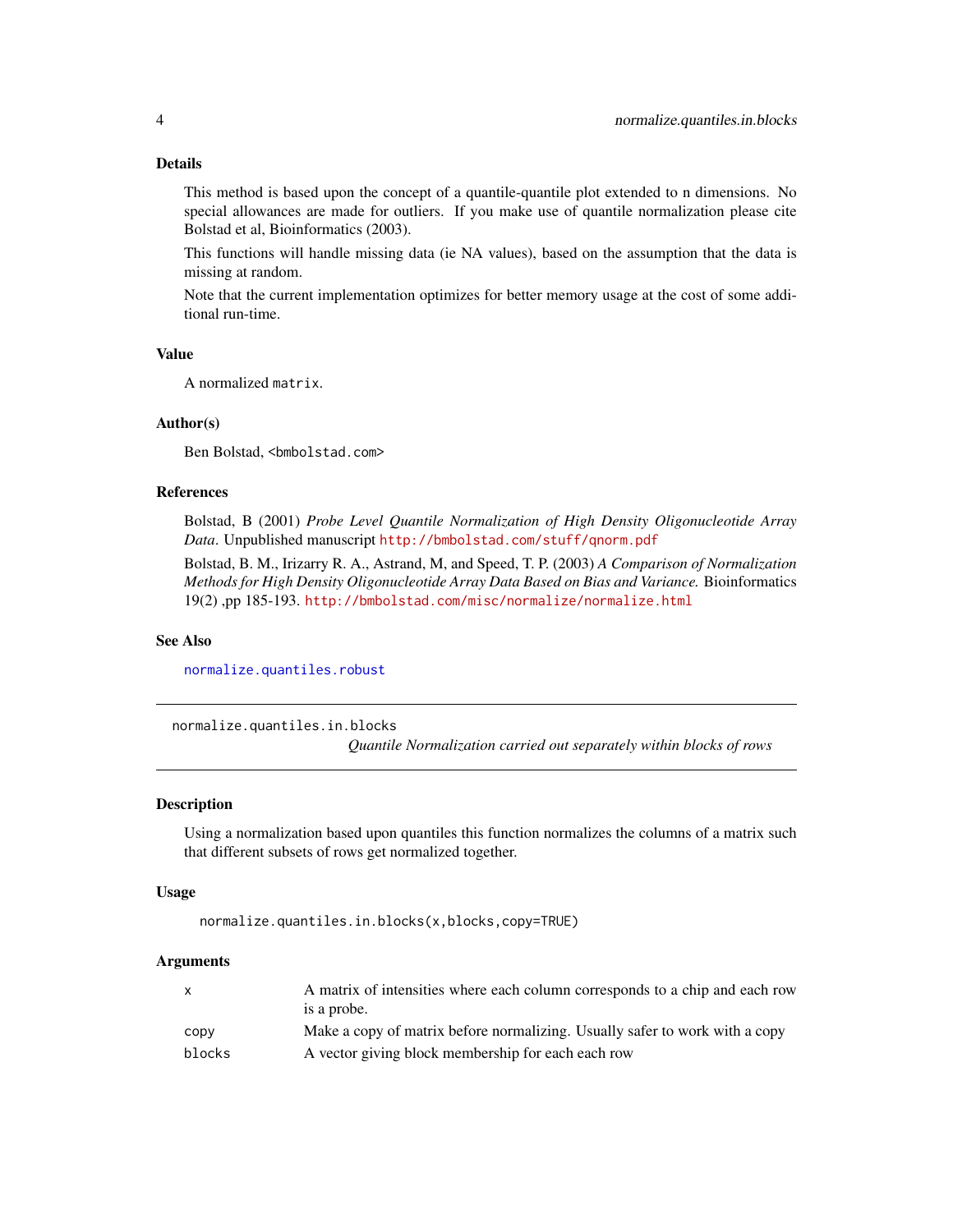# <span id="page-4-0"></span>Details

This method is based upon the concept of a quantile-quantile plot extended to n dimensions. No special allowances are made for outliers. If you make use of quantile normalization either through [rma](#page-0-0) or [expresso](#page-0-0) please cite Bolstad et al, Bioinformatics (2003).

#### Value

From normalize.quantiles.use.target a normalized matrix.

#### Author(s)

Ben Bolstad, <br/>bmb@bmbolstad.com>

#### References

Bolstad, B (2001) *Probe Level Quantile Normalization of High Density Oligonucleotide Array Data*. Unpublished manuscript <http://bmbolstad.com/stuff/qnorm.pdf>

Bolstad, B. M., Irizarry R. A., Astrand, M, and Speed, T. P. (2003) *A Comparison of Normalization Methods for High Density Oligonucleotide Array Data Based on Bias and Variance.* Bioinformatics 19(2) ,pp 185-193. <http://bmbolstad.com/misc/normalize/normalize.html>

#### See Also

[normalize.quantiles](#page-2-1)

#### Examples

```
### setup the data
blocks \leq c (rep(1,5), rep(2,5), rep(3,5))
par(mfrow=c(3,2))
x \le matrix(c(rexp(5,0.05), rnorm(5), rnorm(5,10)))
boxplot(x ~ ~ ~ ~ blocks)y <- matrix(c(-rexp(5,0.05),rnorm(5,10),rnorm(5)))
boxplot(y ~ ~ ~ ~ blocks)pre.norm \leftarrow \text{cbind}(x, y)### the in.blocks version
post.norm <- normalize.quantiles.in.blocks(pre.norm,blocks)
boxplot(post.norm[,1] ~ blocks)
boxplot(post.norm[,2] ~ blocks)
### the usual version
post.norm <- normalize.quantiles(pre.norm)
boxplot(post.norm[, 1] \sim blocks)boxplot(post.norm[,2] ~ blocks)
```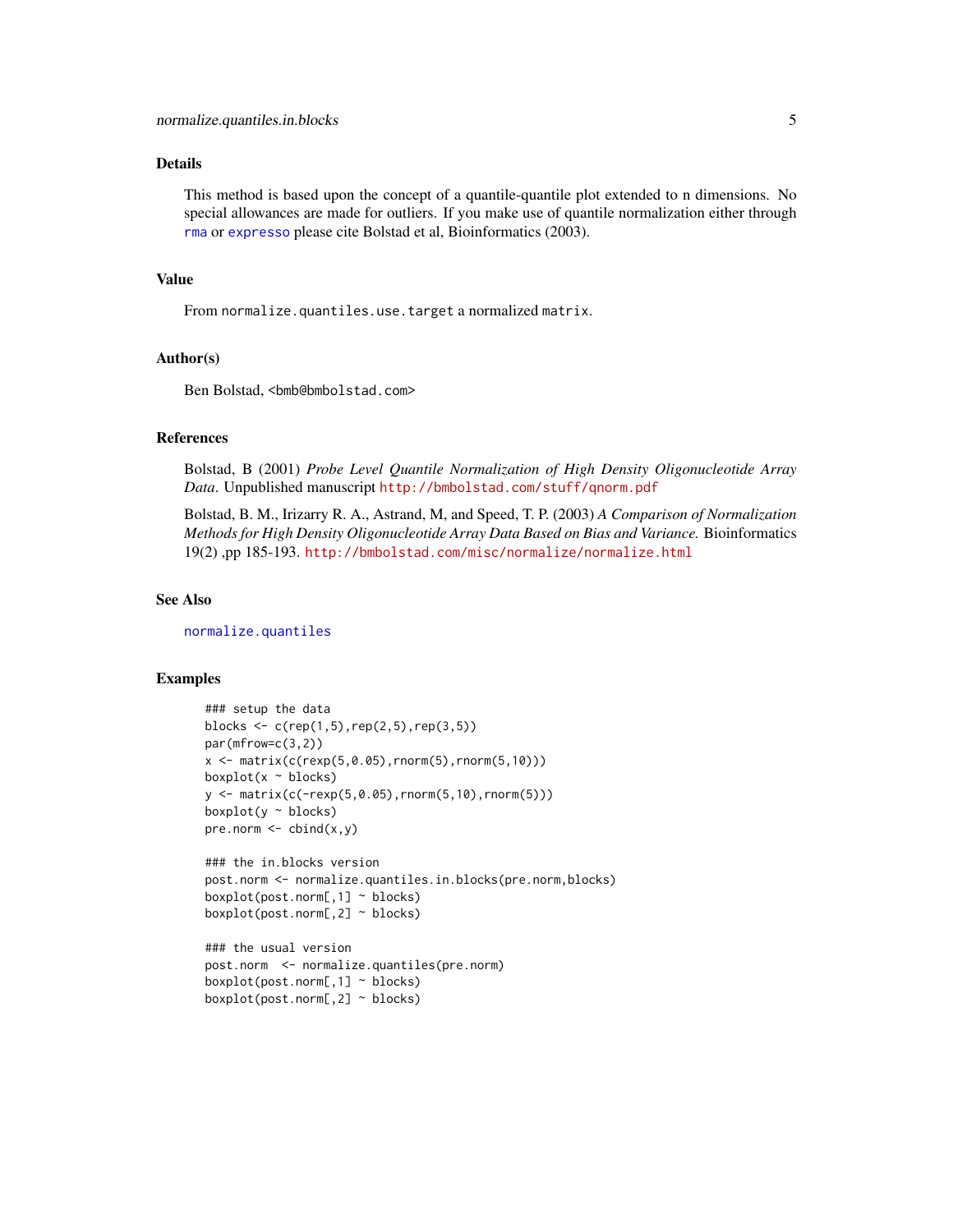<span id="page-5-1"></span><span id="page-5-0"></span>normalize.quantiles.robust

*Robust Quantile Normalization*

# Description

Using a normalization based upon quantiles, this function normalizes a matrix of probe level intensities. Allows weighting of chips

# Usage

```
normalize.quantiles.robust(x,copy=TRUE,weights=NULL,
          remove.extreme=c("variance","mean","both","none"),
          n.remove=1,use.median=FALSE,use.log2=FALSE, keep.names=FALSE)
```
# Arguments

| $\mathsf{x}$   | A matrix of intensities, columns are chips, rows are probes                                                                                                           |
|----------------|-----------------------------------------------------------------------------------------------------------------------------------------------------------------------|
| copy           | Make a copy of matrix before normalizing. Usually safer to work with a copy                                                                                           |
| weights        | A vector of weights, one for each chip                                                                                                                                |
| remove.extreme | If weights is null, then this will be used for determining which chips to remove<br>from the calculation of the normalization distribution, See details for more info |
| n.remove       | number of chips to remove                                                                                                                                             |
| use.median     | if TRUE use the median to compute normalization chip, otherwise uses a weighted<br>mean                                                                               |
| use.log2       | work on log2 scale. This means we will be using the geometric mean rather than<br>ordinary mean                                                                       |
| keep.names     | Boolean option to preserve matrix row and column names in output.                                                                                                     |

### Details

This method is based upon the concept of a quantile-quantile plot extended to n dimensions. Note that the matrix is of intensities not log intensities. The function performs better with raw intensities.

Choosing variance will remove chips with variances much higher or lower than the other chips, mean removes chips with the mean most different from all the other means, both removes first extreme variance and then an extreme mean. The option **none** does not remove any chips, but will assign equal weights to all chips.

Note that this function does not handle missing values (ie NA). Unexpected results might occur in this situation.

#### Value

a matrix of normalized intensites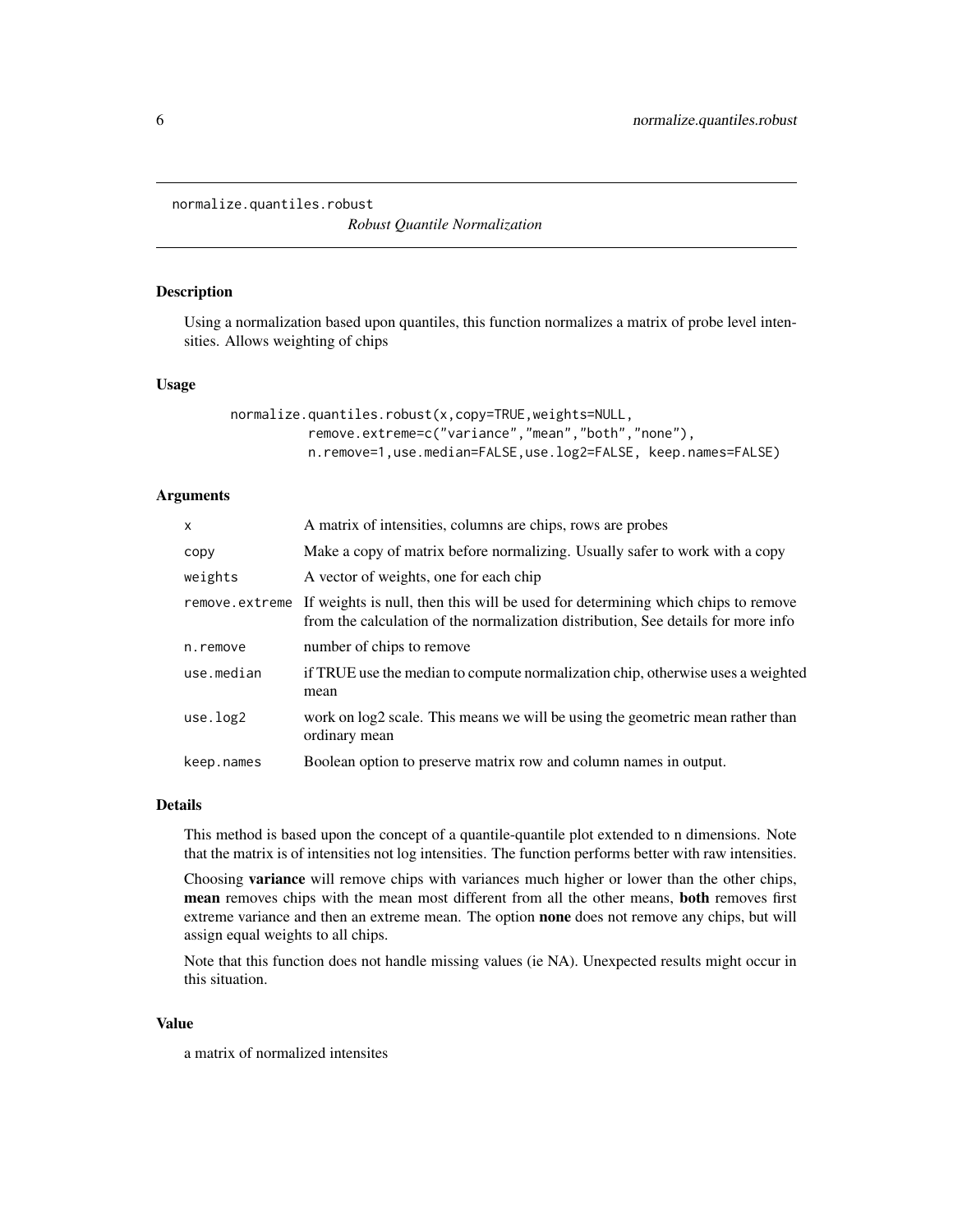# <span id="page-6-0"></span>Note

This function is still experimental.

#### Author(s)

Ben Bolstad, <br/>bmb@bmbolstad.com>

#### See Also

[normalize.quantiles](#page-2-1)

normalize.quantiles.target

*Quantile Normalization using a specified target distribution vector*

# Description

Using a normalization based upon quantiles, these function normalizes the columns of a matrix based upon a specified normalization distribution

#### Usage

```
normalize.quantiles.use.target(x,target,copy=TRUE,subset=NULL)
normalize.quantiles.determine.target(x,target.length=NULL,subset=NULL)
```
# Arguments

| $\mathsf{x}$  | A matrix of intensities where each column corresponds to a chip and each row<br>is a probe.                                                       |
|---------------|---------------------------------------------------------------------------------------------------------------------------------------------------|
| copy          | Make a copy of matrix before normalizing. Usually safer to work with a copy                                                                       |
| target        | A vector containing datapoints from the distribution to be normalized to                                                                          |
| target.length | number of datapoints to return in target distribution vector. If NULL then this will<br>be taken to be equal to the number of rows in the matrix. |
| subset        | A logical variable indexing whether corresponding row should be used in refer-<br>ence distribution determination                                 |

#### Details

This method is based upon the concept of a quantile-quantile plot extended to n dimensions. No special allowances are made for outliers. If you make use of quantile normalization either through [rma](#page-0-0) or [expresso](#page-0-0) please cite Bolstad et al, Bioinformatics (2003).

These functions will handle missing data (ie NA values), based on the assumption that the data is missing at random.

# Value

From normalize.quantiles.use.target a normalized matrix.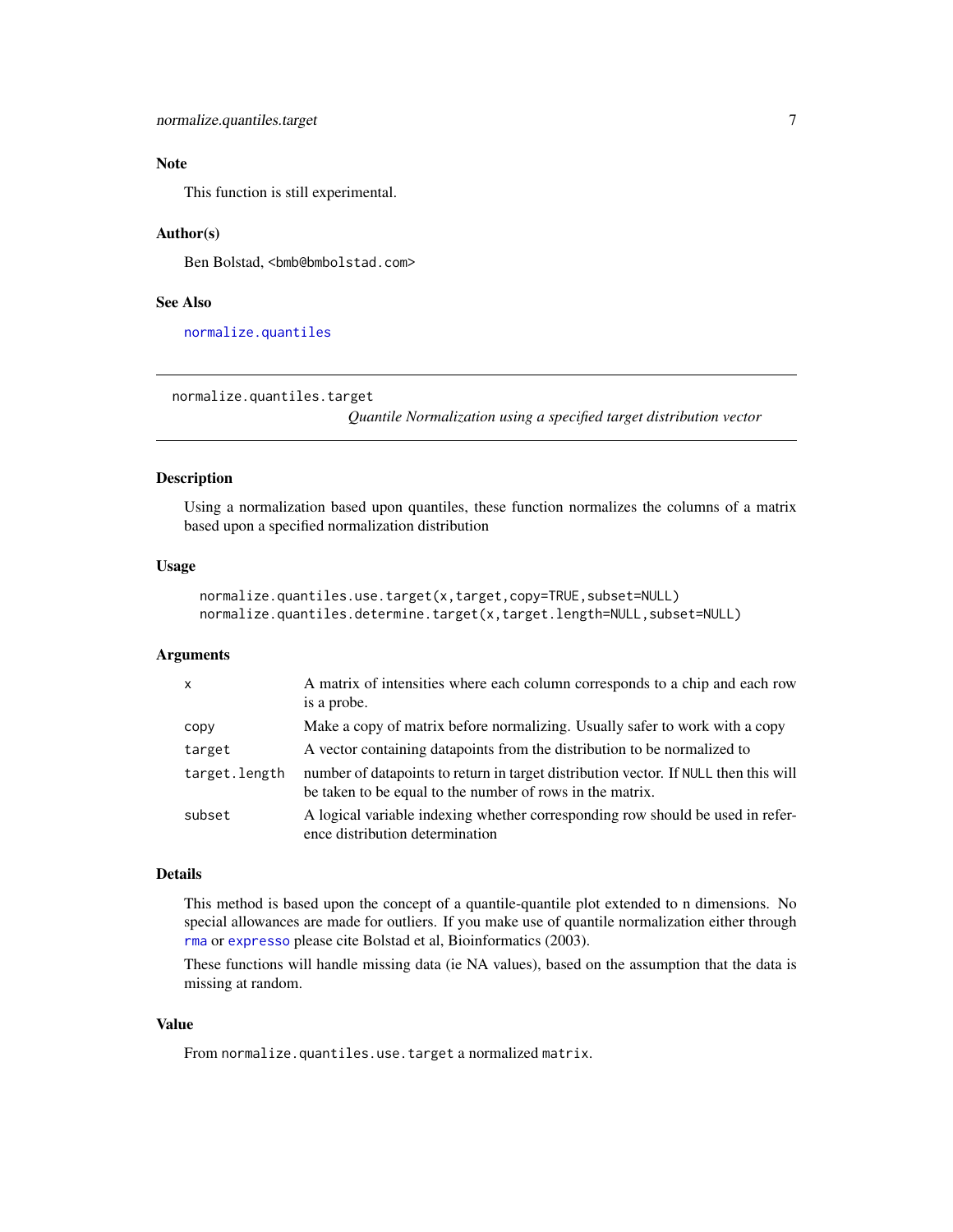#### <span id="page-7-0"></span>Author(s)

Ben Bolstad, <br/>bmb@bmbolstad.com>

#### References

Bolstad, B (2001) *Probe Level Quantile Normalization of High Density Oligonucleotide Array Data*. Unpublished manuscript <http://bmbolstad.com/stuff/qnorm.pdf>

Bolstad, B. M., Irizarry R. A., Astrand, M, and Speed, T. P. (2003) *A Comparison of Normalization Methods for High Density Oligonucleotide Array Data Based on Bias and Variance.* Bioinformatics 19(2) ,pp 185-193. <http://bmbolstad.com/misc/normalize/normalize.html>

# See Also

[normalize.quantiles](#page-2-1)

#### <span id="page-7-1"></span>rcModelPLMd *Fit robust row-column models to a matrix*

# **Description**

These functions fit row-column effect models to matrices using PLM-d

#### Usage

```
rcModelPLMd(y,group.labels)
```
# Arguments

y A numeric matrix group.labels A vector of group labels. Of length ncol(y)

#### Details

This functions first tries to fit row-column models to the specified input matrix. Specifically the model

$$
y_{ij} = r_i + c_j + \epsilon_{ij}
$$

with  $r_i$  and  $c_j$  as row and column effects respectively. Note that these functions treat the row effect as the parameter to be constrained using sum to zero.

Next the residuals for each row are compared to the group variable. In cases where there appears to be a significant relationship, the row-effect is "split" and separate row-effect parameters, one for each group, replace the single row effect.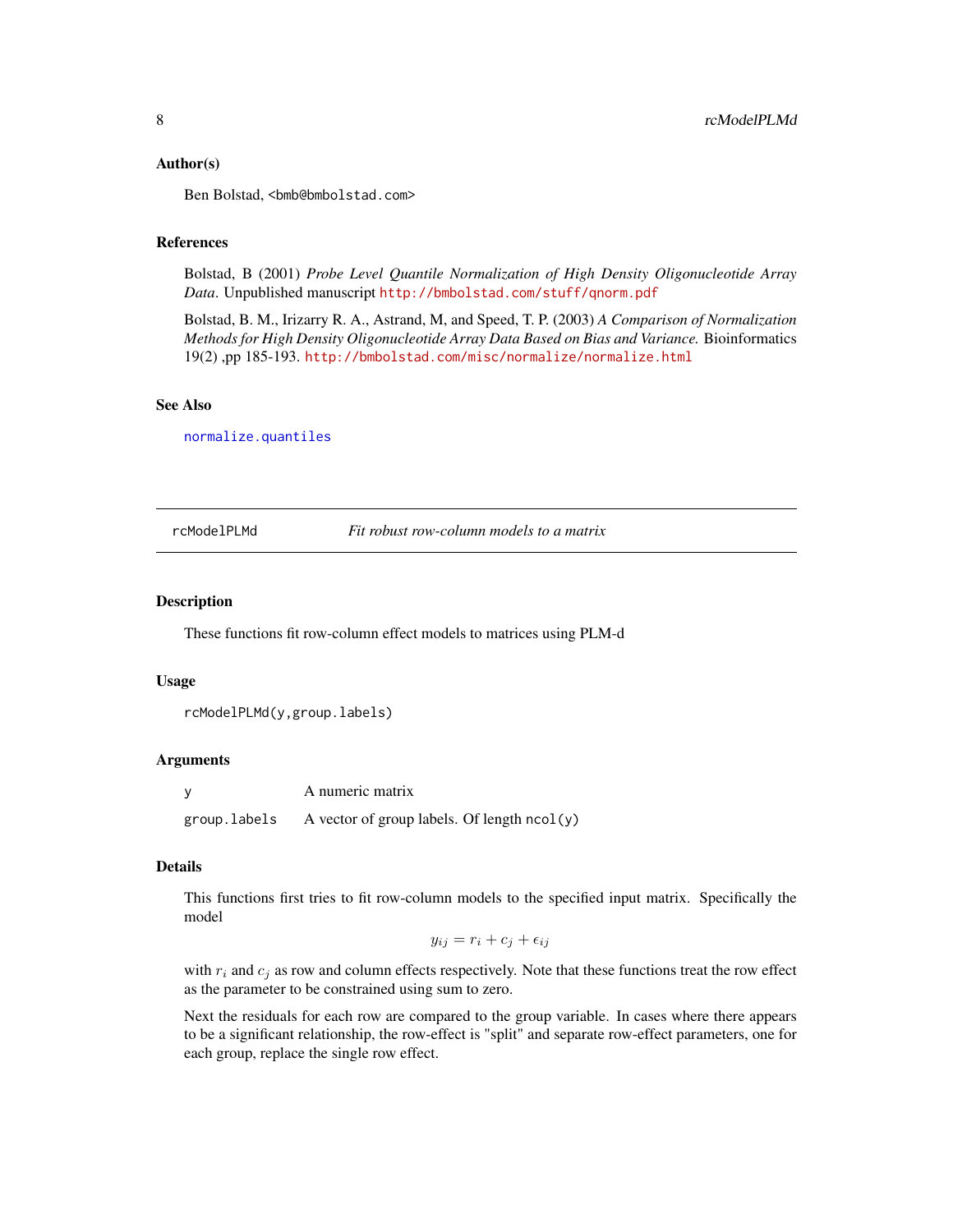# <span id="page-8-0"></span>rcModelPLMd 9

# Value

A list with following items:

| Estimates | The parameter estimates. Stored in column effect then row effect order                                      |
|-----------|-------------------------------------------------------------------------------------------------------------|
| Weights   | The final weights used                                                                                      |
| Residuals | The residuals                                                                                               |
| StdErrors | Standard error estimates. Stored in column effect then row effect order                                     |
| WasSplit  | An indicator variable indicating whether or not a row was split with separate<br>row effects for each group |

# Author(s)

B. M. Bolstad <br/> <br/> <br/> <br/> <br/>Should stad.com>

# See Also

[rcModelPLM](#page-11-1),[rcModelPLMr](#page-9-1)

#### Examples

```
col.effects <- c(10,11,10.5,12,9.5)
row.effects <- c(seq(-0.5,-0.1,by=0.1),seq(0.1,0.5,by=0.1))
```

```
y <- outer(row.effects, col.effects,"+")
y \leftarrow y + \text{norm}(50, \text{sd}=0.1)
```

```
rcModelPLMd(y,group.labels=c(1,1,2,2,2))
```

```
row.effects <- c(4,3,2,1,-1,-2,-3,-4)col.effects <- c(8,9,10,11,12,10)
```
y <- outer(row.effects, col.effects,"+") + rnorm(48,0,0.25)

```
y[8,4:6] <- c(11,12,10)+ 2.5 + rnorm(3,0,0.25)
y[5,4:6] <- c(11,12,10)+-2.5 + rnorm(3,0,0.25)
```
rcModelPLMd(y,group.labels=c(1,1,1,2,2,2))

```
par(mfrow=c(2,2))
matplot(y,type="l",col=c(rep("red",3),rep("blue",3)),ylab="residuals",xlab="probe",main="Observed Data")
matplot(rcModelPLM(y)$Residuals,col=c(rep("red",3),rep("blue",3)),ylab="residuals",xlab="probe",main="Residual
matplot(rcModelPLMd(y,group.labels=c(1,1,1,2,2,2))$Residuals,col=c(rep("red",3),rep("blue",3)),xlab="probe",yl
```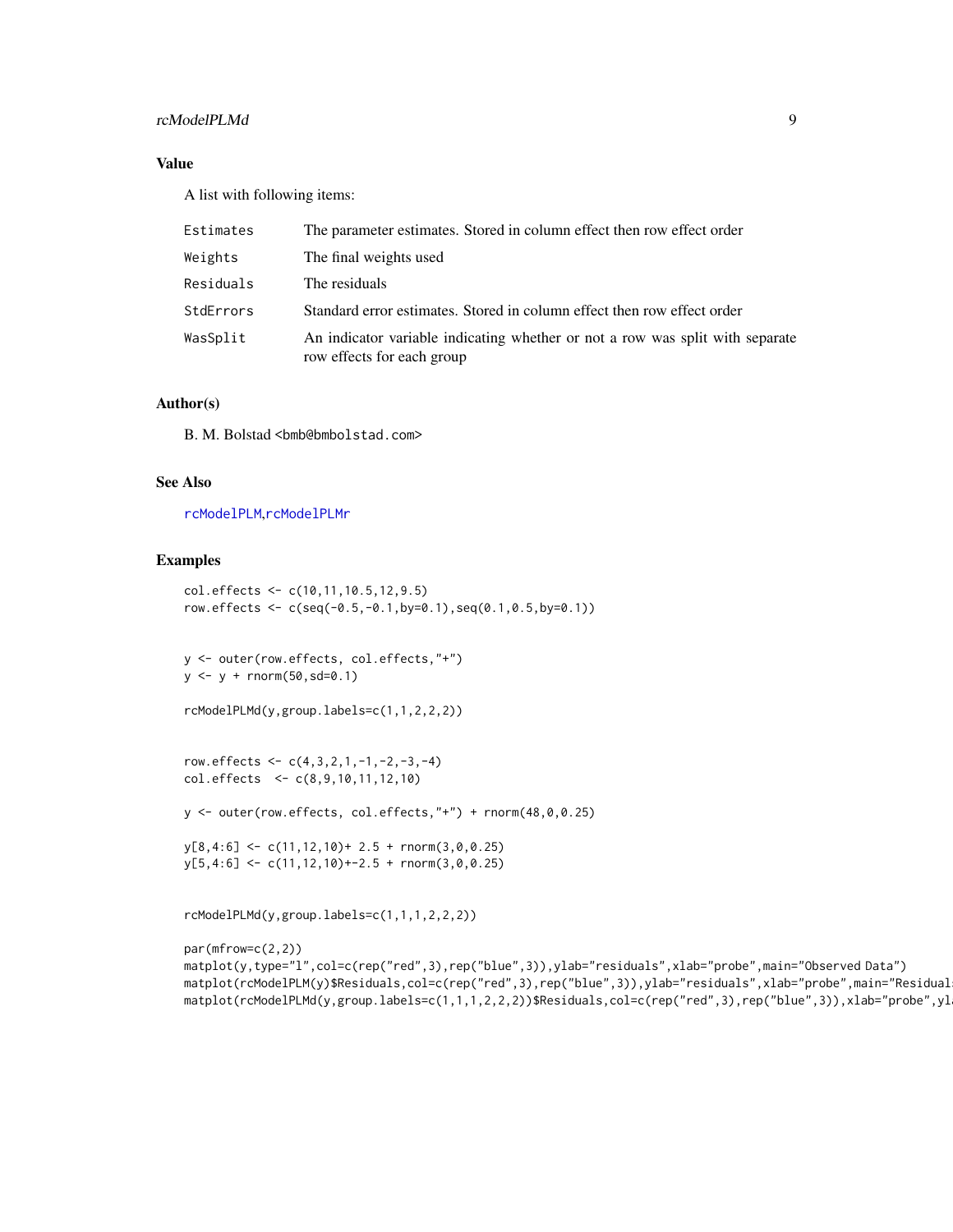<span id="page-9-1"></span><span id="page-9-0"></span>

#### Description

These functions fit row-column effect models to matrices using PLM-r and variants

# Usage

```
rcModelPLMr(y)
rcModelPLMrr(y)
rcModelPLMrc(y)
rcModelWPLMr(y, w)
rcModelWPLMrr(y, w)
rcModelWPLMrc(y, w)
```
#### Arguments

|          | A numeric matrix                                             |
|----------|--------------------------------------------------------------|
| <b>W</b> | A matrix or vector of weights. These should be non-negative. |

#### Details

These functions fit row-column models to the specified input matrix. Specifically the model

$$
y_{ij} = r_i + c_j + \epsilon_{ij}
$$

with  $r_i$  and  $c_j$  as row and column effects respectively. Note that these functions treat the row effect as the parameter to be constrained using sum to zero.

The rcModelPLMr and rcModelWPLMr functions use the PLM-r fitting procedure. This adds column and row robustness to single element robustness.

The rcModelPLMrc and rcModelWPLMrc functions use the PLM-rc fitting procedure. This adds column robustness to single element robustness.

The rcModelPLMrr and rcModelWPLMrr functions use the PLM-rr fitting procedure. This adds row robustness to single element robustness.

#### Value

A list with following items:

| Estimates | The parameter estimates. Stored in column effect then row effect order  |
|-----------|-------------------------------------------------------------------------|
| Weights   | The final weights used                                                  |
| Residuals | The residuals                                                           |
| StdErrors | Standard error estimates. Stored in column effect then row effect order |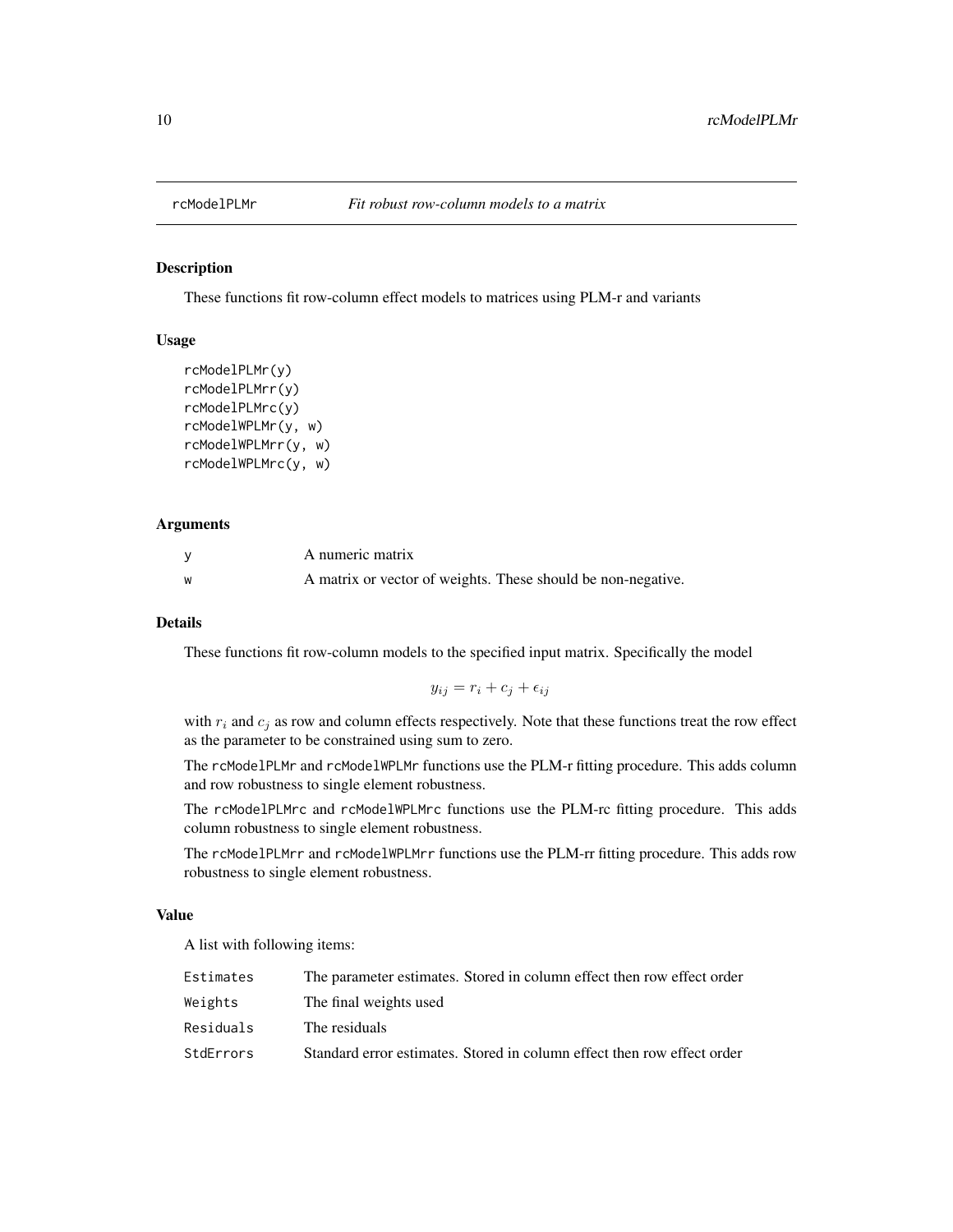# <span id="page-10-0"></span>rcModelPLMr 11

#### Author(s)

B. M. Bolstad <br/>bmb@bmbolstad.com>

#### See Also

[rcModelPLM](#page-11-1),[rcModelPLMd](#page-7-1)

# Examples

```
col.effects <- c(10,11,10.5,12,9.5)
row.effects <- c(seq(-0.5,-0.1,by=0.1),seq(0.1,0.5,by=0.1))
y <- outer(row.effects, col.effects,"+")
w \leftarrow runif(50)rcModelPLMr(y)
rcModelWPLMr(y, w)
### An example where there no or only occasional outliers
y \le -y + \text{norm}(50, \text{sd}=0.1)par(mfrow=c(2,2))
image(1:10,1:5,rcModelPLMr(y)$Weights,xlab="row",ylab="col",main="PLM-r",zlim=c(0,1))
image(1:10,1:5,rcModelPLMrc(y)$Weights,xlab="row",ylab="col",main="PLM-rc",zlim=c(0,1))
image(1:10,1:5,rcModelPLMrr(y)$Weights,xlab="row",ylab="col",main="PLM-rr",zlim=c(0,1))
matplot(y,type="l")
### An example where there is a row outlier
```

```
y <- outer(row.effects, col.effects,"+")
y[1,] < -11+ rnorm(5)
```

```
y \le -y + \text{norm}(50, sd=0.1)
```

```
par(mfrow=c(2,2))
```

```
image(1:10,1:5,rcModelPLMr(y)$Weights,xlab="row",ylab="col",main="PLM-r",zlim=c(0,1))
image(1:10,1:5,rcModelPLMrc(y)$Weights,xlab="row",ylab="col",main="PLM-rc",zlim=c(0,1))
image(1:10,1:5,rcModelPLMrr(y)$Weights,xlab="row",ylab="col",main="PLM-rr",zlim=c(0,1))
matplot(y,type="l")
```

```
### An example where there is a column outlier
y <- outer(row.effects, col.effects,"+")
w < - rep(1, 50)
```
 $y[, 4]$  <- 12 + rnorm(10)  $y \le -y + \text{norm}(50, \text{sd}=0.1)$ 

```
par(mfrow=c(2,2))
image(1:10,1:5,rcModelWPLMr(y,w)$Weights,xlab="row",ylab="col",main="PLM-r",zlim=c(0,1))
image(1:10,1:5,rcModelWPLMrc(y,w)$Weights,xlab="row",ylab="col",main="PLM-rc",zlim=c(0,1))
image(1:10,1:5,rcModelWPLMrr(y,w)$Weights,xlab="row",ylab="col",main="PLM-rr",zlim=c(0,1))
```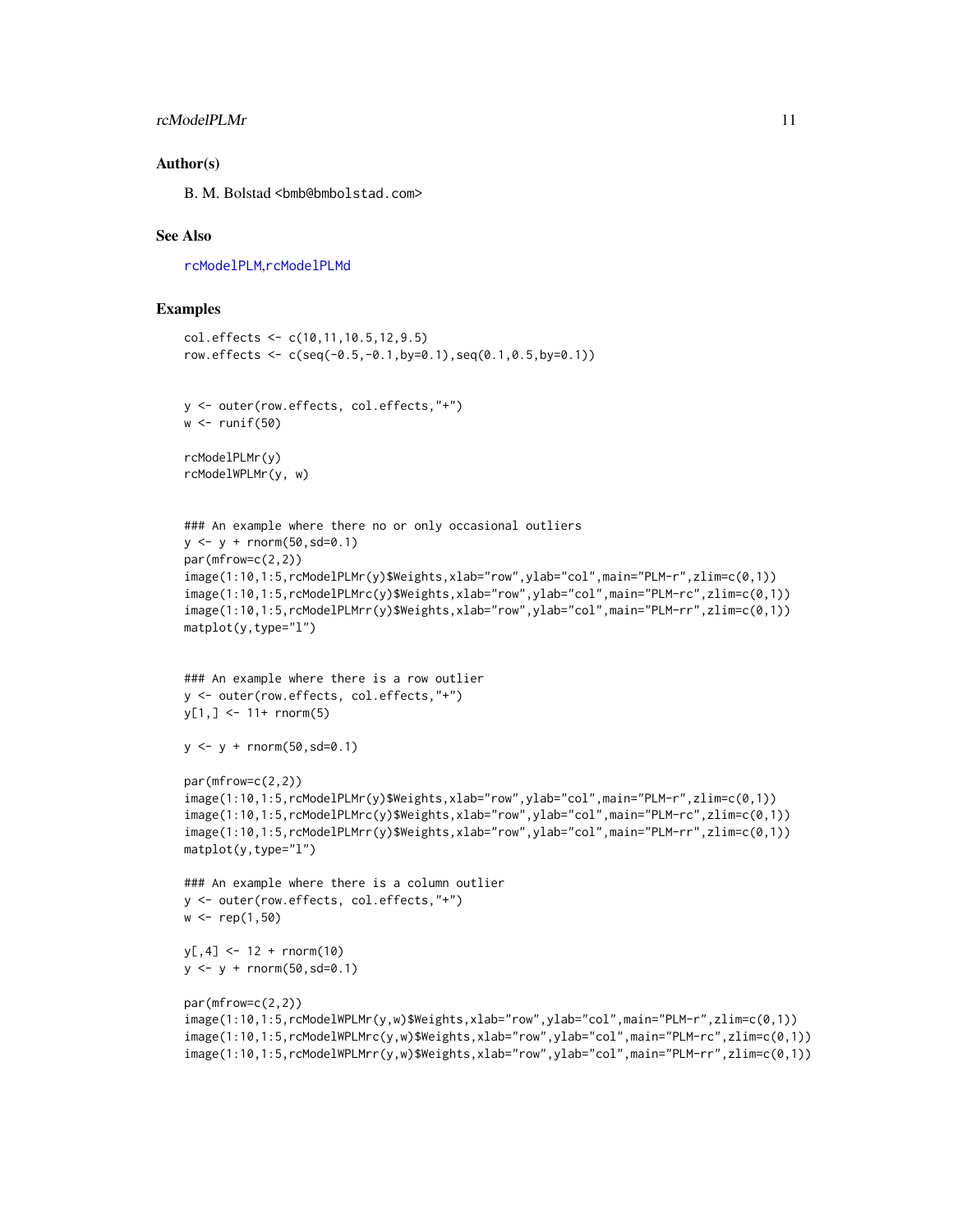#### <span id="page-11-0"></span>12 rcModels

```
matplot(y,type="l")
### An example where there is both column and row outliers
y <- outer(row.effects, col.effects,"+")
w <- rep(1,50)
y[,4] <- 12 + rnorm(10)
y[1, ] \le -11 + \text{rnorm}(5)y <- y + rnorm(50,sd=0.1)
par(mfrow=c(2,2))
image(1:10,1:5,rcModelWPLMr(y,w)$Weights,xlab="row",ylab="col",main="PLM-r",zlim=c(0,1))
image(1:10,1:5,rcModelWPLMrc(y,w)$Weights,xlab="row",ylab="col",main="PLM-rc",zlim=c(0,1))
image(1:10,1:5,rcModelWPLMrr(y,w)$Weights,xlab="row",ylab="col",main="PLM-rr",zlim=c(0,1))
matplot(y,type="l")
```
rcModels *Fit row-column model to a matrix*

#### <span id="page-11-1"></span>Description

These functions fit row-column effect models to matrices

#### Usage

```
rcModelPLM(y,row.effects=NULL,input.scale=NULL)
rcModelWPLM(y, w,row.effects=NULL,input.scale=NULL)
rcModelMedianPolish(y)
```
#### Arguments

| У           | A numeric matrix                                                                                              |
|-------------|---------------------------------------------------------------------------------------------------------------|
| W           | A matrix or vector of weights. These should be non-negative.                                                  |
| row.effects | If these are supplied then the fitting procedure uses these (and analyzes individ-<br>ual columns separately) |
| input.scale | If supplied will be used rather than estimating the scale from the data                                       |

#### Details

These functions fit row-column models to the specified input matrix. Specifically the model

$$
y_{ij} = r_i + c_j + \epsilon_{ij}
$$

with  $r_i$  and  $c_j$  as row and column effects respectively. Note that this functions treat the row effect as the parameter to be constrained using sum to zero (for rcModelPLM and rcModelWPLM) or median of zero (for rcModelMedianPolish).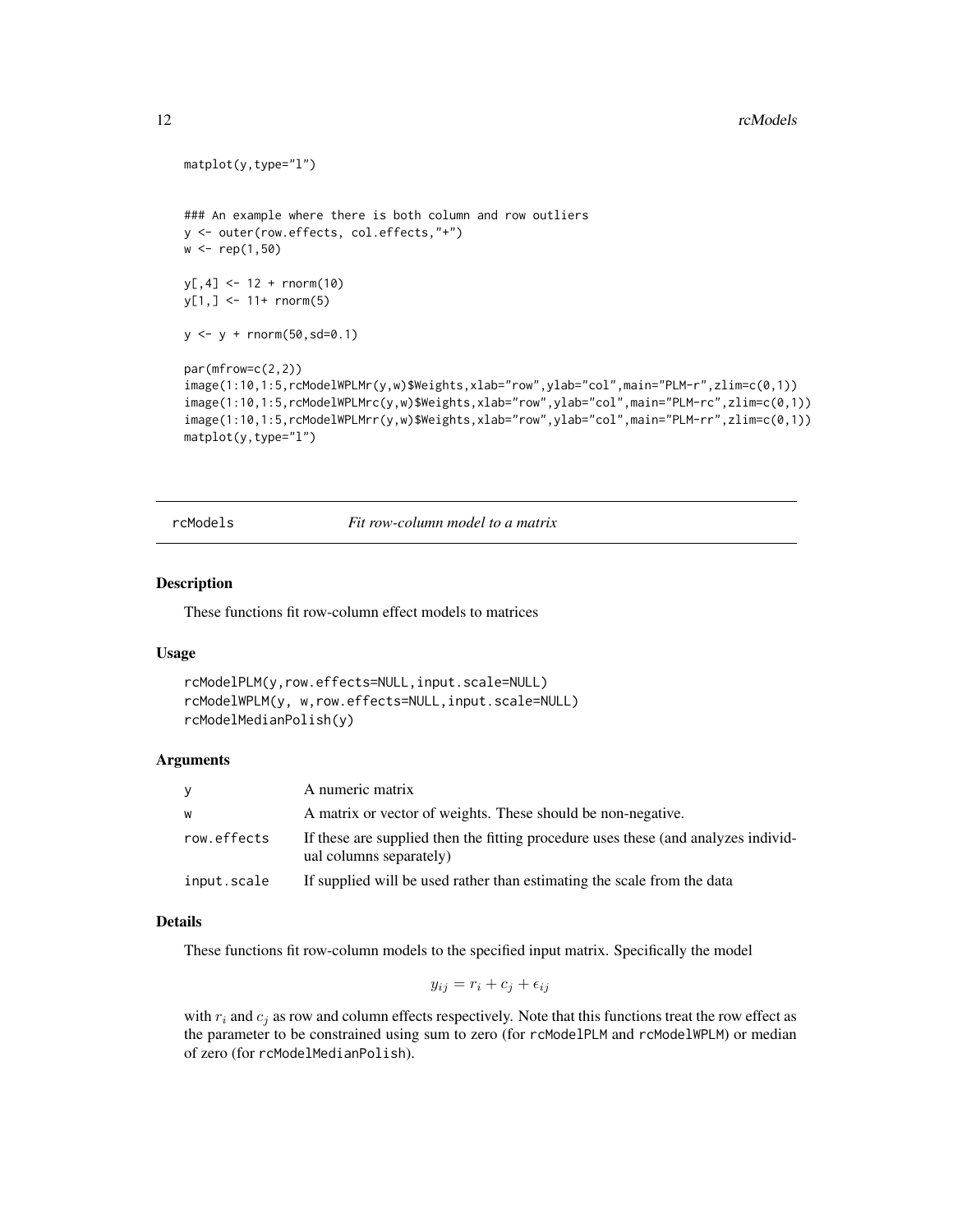#### <span id="page-12-0"></span>rcModels and the state of the state of the state of the state of the state of the state of the state of the state of the state of the state of the state of the state of the state of the state of the state of the state of t

The rcModelPLM and rcModelWPLM functions use a robust linear model procedure for fitting the model.

The function rcModelMedianPolish uses the median polish algorithm.

#### Value

A list with following items:

| Estimates | The parameter estimates. Stored in column effect then row effect order  |
|-----------|-------------------------------------------------------------------------|
| Weights   | The final weights used                                                  |
| Residuals | The residuals                                                           |
| StdErrors | Standard error estimates. Stored in column effect then row effect order |
| Scale     | Scale Estimates                                                         |

#### Author(s)

B. M. Bolstad <br/>bmb@bmbolstad.com>

## See Also

[rcModelPLMr](#page-9-1),[rcModelPLMd](#page-7-1)

# Examples

```
col.effects <- c(10,11,10.5,12,9.5)
row.effects <- c(seq(-0.5,-0.1,by=0.1),seq(0.1,0.5,by=0.1))
```

```
y <- outer(row.effects, col.effects,"+")
w \leftarrow runif(50)
```

```
rcModelPLM(y)
rcModelWPLM(y, w)
rcModelMedianPolish(y)
```
 $y \leftarrow y + \text{rnorm}(50)$ 

```
rcModelPLM(y)
rcModelWPLM(y, w)
rcModelMedianPolish(y)
```

```
rcModelPLM(y,row.effects=row.effects)
rcModelWPLM(y,w,row.effects=row.effects)
```

```
rcModelPLM(y,input.scale=1.0)
rcModelWPLM(y, w,input.scale=1.0)
rcModelPLM(y,row.effects=row.effects,input.scale=1.0)
rcModelWPLM(y,w,row.effects=row.effects,input.scale=1.0)
```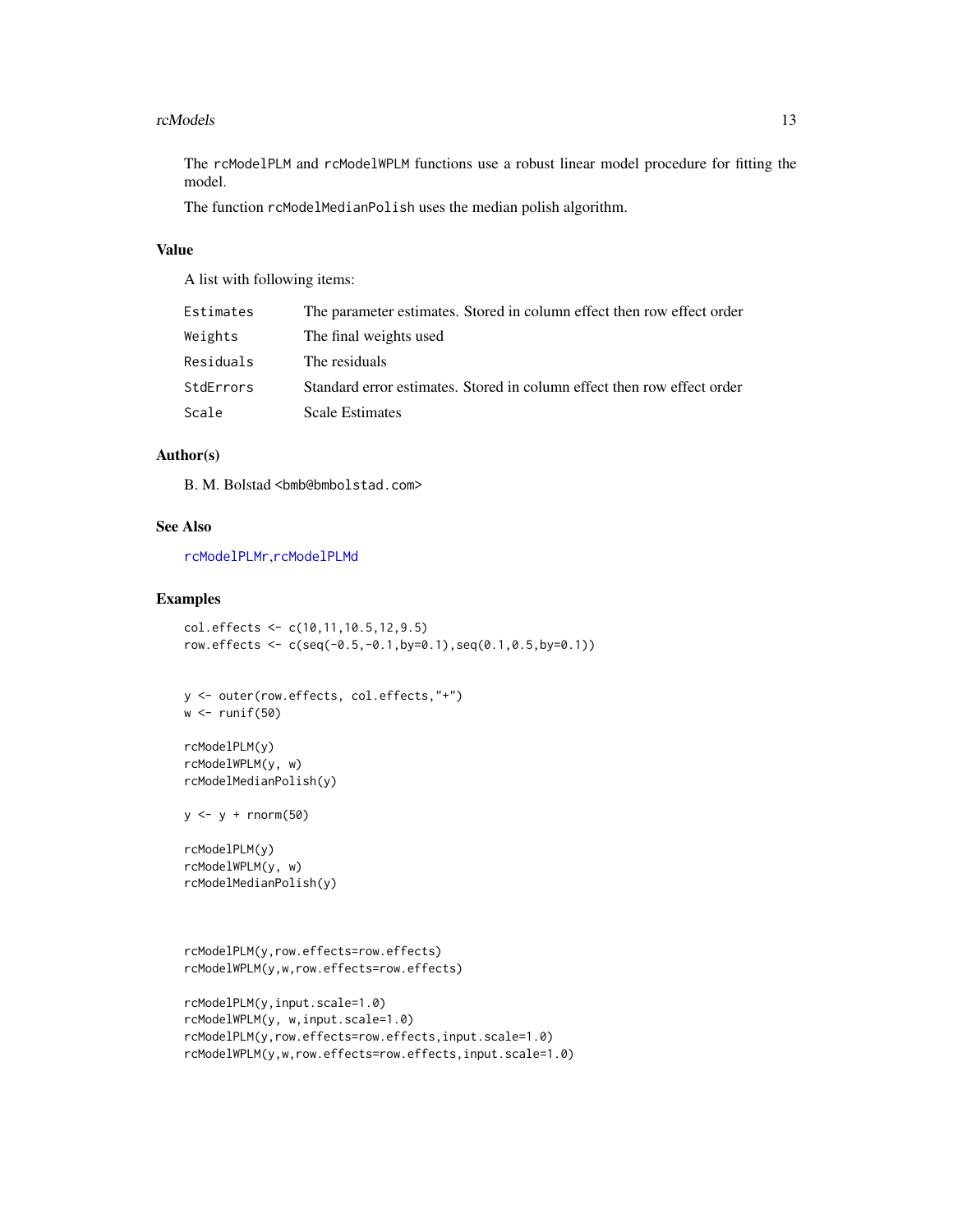<span id="page-13-0"></span>rma.background.correct

*RMA Background Correction*

#### Description

Background correct each column of a matrix

#### Usage

```
rma.background.correct(x,copy=TRUE)
```
# Arguments

|      | A matrix of intensities where each column corresponds to a chip and each row<br>is a probe.                                                                       |
|------|-------------------------------------------------------------------------------------------------------------------------------------------------------------------|
| copy | Make a copy of matrix before background correctiong. Usually safer to work<br>with a copy, but in certain situations not making a copy of the matrix, but instead |
|      | background correcting it in place will be more memory friendly.                                                                                                   |

#### Details

Assumes PMs are a convolution of normal and exponentional. So we observe X+Y where X is backround and Y is signal. bg. adjust returns  $E[Y|X+Y, Y>0]$  as our backround corrected PM.

#### Value

A RMA background corrected matrix.

#### Author(s)

Ben Bolstad, <bmbolstad.com>

# References

Bolstad, BM (2004) *Low Level Analysis of High-density Oligonucleotide Array Data: Background, Normalization and Summarization*. PhD Dissertation. University of California, Berkeley. pp 17-21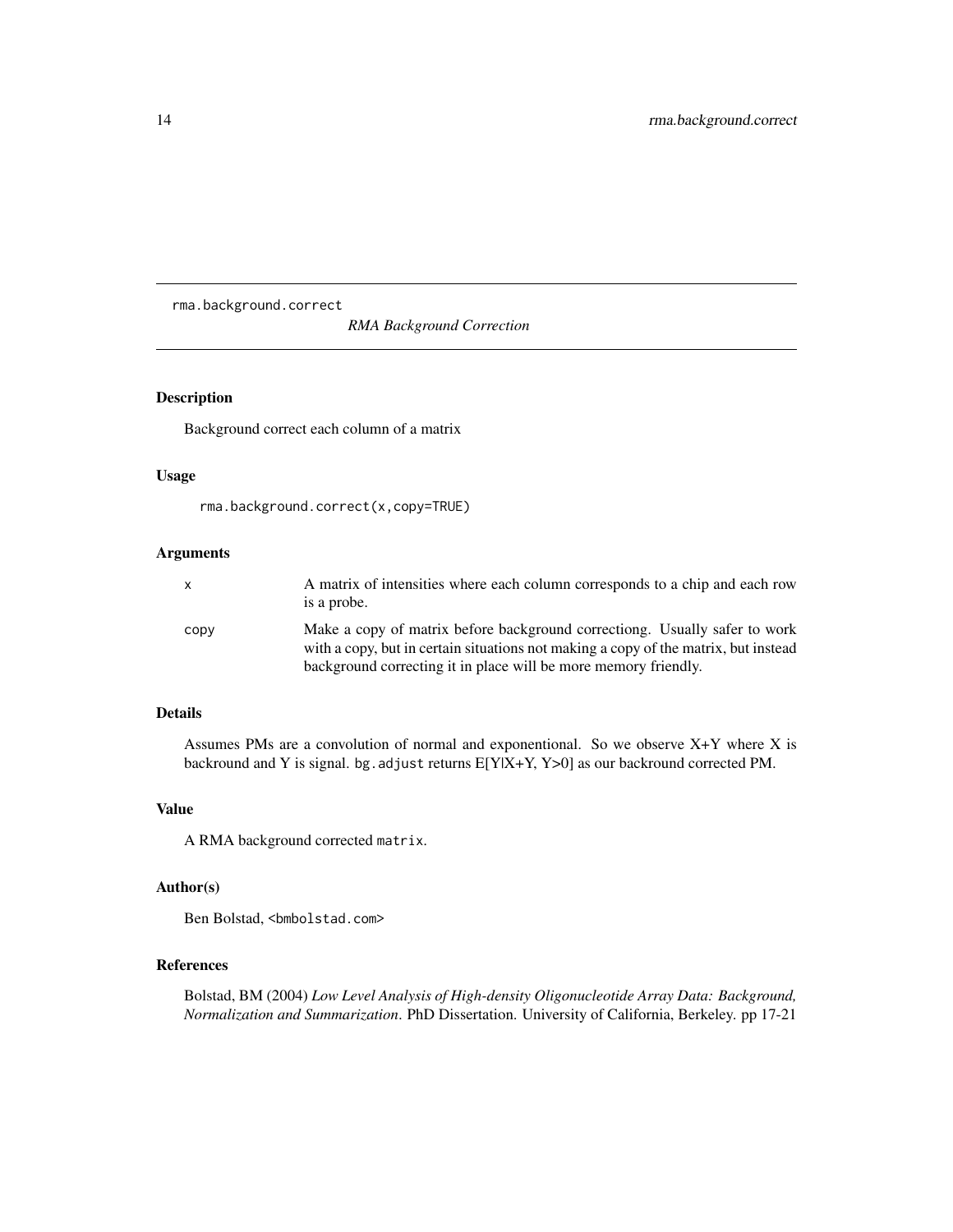<span id="page-14-0"></span>

#### **Description**

These functions summarize columns of a matrix when the rows of the matrix are classified into different groups

# Usage

```
subColSummarizeAvg(y, group.labels)
       subColSummarizeAvgLog(y, group.labels)
       subColSummarizeBiweight(y, group.labels)
       subColSummarizeBiweightLog(y, group.labels)
       subColSummarizeLogAvg(y, group.labels)
       subColSummarizeLogMedian(y, group.labels)
       subColSummarizeMedian(y, group.labels)
       subColSummarizeMedianLog(y, group.labels)
       subColSummarizeMedianpolish(y, group.labels)
       subColSummarizeMedianpolishLog(y, group.labels)
       convert.group.labels(group.labels)
```
#### Arguments

| A numeric matrix                                                                                |
|-------------------------------------------------------------------------------------------------|
| group. labels A vector to be treated as a factor variable. This is used to assign each row to a |
| group. NA values should be used to exclude rows from consideration                              |

#### Details

These functions are designed to summarize the columns of a matrix where the rows of the matrix are assigned to groups. The summarization is by column across all rows in each group.

- subColSummarizeAvgSummarize by taking mean
- subColSummarizeAvgLoglog2 transform the data and then take means in column-wise manner
- subColSummarizeBiweightUse a one-step Tukey Biweight to summarize columns
- subColSummarizeBiweightLoglog2 transform the data and then use a one-step Tukey Biweight to summarize columns
- subColSummarizeLogAvgSummarize by taking mean and then taking log2
- subColSummarizeLogMedianSummarize by taking median and then taking log2
- subColSummarizeMedianSummarize by taking median
- subColSummarizeMedianLoglog2 transform the data and then summarize by taking median
- subColSummarizeMedianpolishUse the median polish to summarize each column, by also using a row effect (not returned)
- subColSummarizeMedianpolishLoglog2 transform the data and then use the median polish to summarize each column, by also using a row effect (not returned)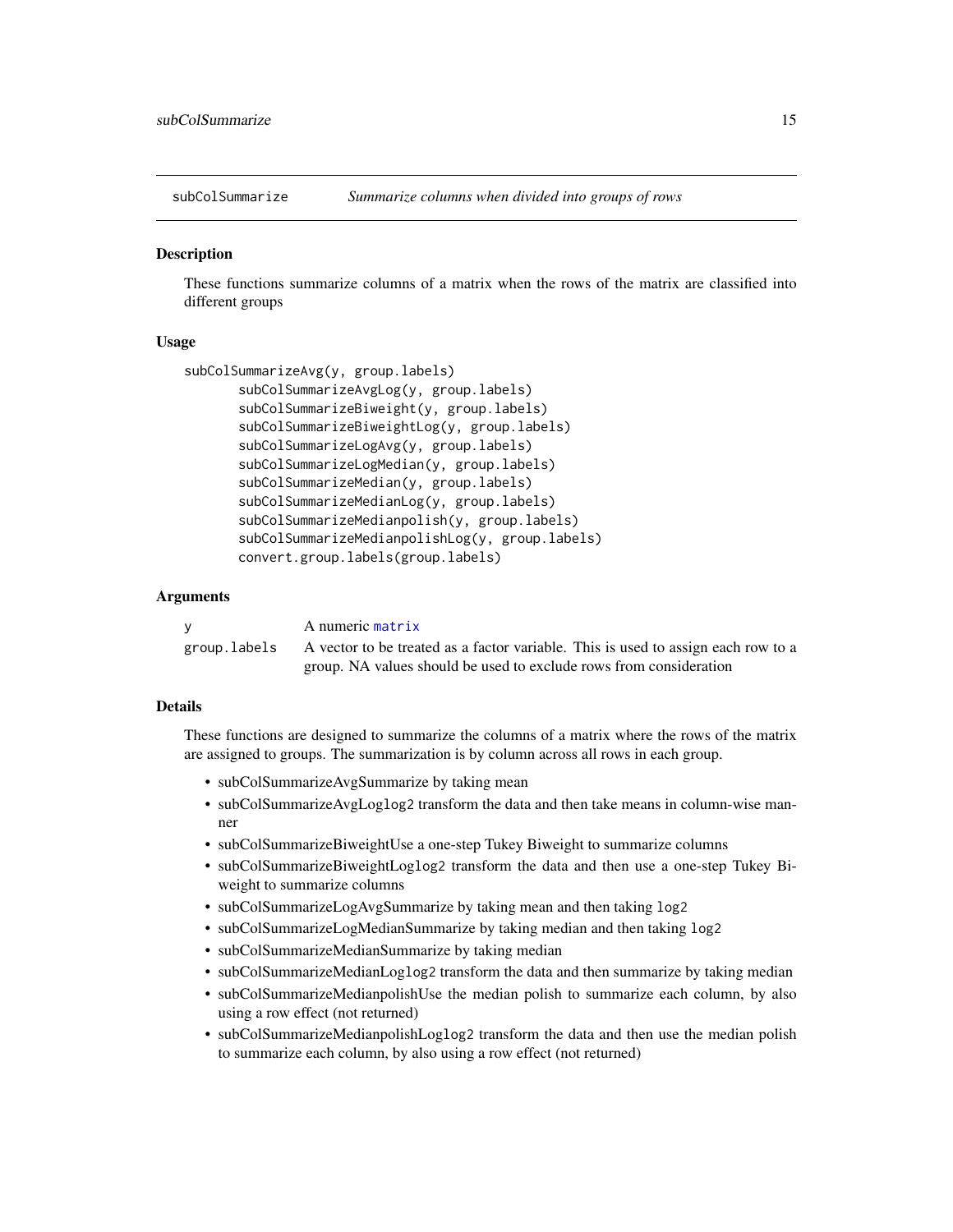#### <span id="page-15-0"></span>Value

A [matrix](#page-0-0) containing column summarized data. Each row corresponds to data column summarized over a group of rows.

#### Author(s)

B. M. Bolstad <br/> <br/> <br/> <br/> <br/> <br/> <br/> <br/> <br/> <br/> <br/> <br/> <br/> <br/> <br/> <br/> Bolstad.com>

# Examples

```
### Assign the first 10 rows to one group and
### the second 10 rows to the second group
###
y <- matrix(c(10+rnorm(50),20+rnorm(50)),20,5,byrow=TRUE)
subColSummarizeAvgLog(y,c(rep(1,10),rep(2,10)))
subColSummarizeLogAvg(y,c(rep(1,10),rep(2,10)))
subColSummarizeAvg(y,c(rep(1,10),rep(2,10)))
subColSummarizeBiweight(y,c(rep(1,10),rep(2,10)))
subColSummarizeBiweightLog(y,c(rep(1,10),rep(2,10)))
subColSummarizeMedianLog(y,c(rep(1,10),rep(2,10)))
subColSummarizeLogMedian(y,c(rep(1,10),rep(2,10)))
subColSummarizeMedian(y,c(rep(1,10),rep(2,10)))
```
subColSummarizeMedianpolishLog(y,c(rep(1,10),rep(2,10))) subColSummarizeMedianpolish(y,c(rep(1,10),rep(2,10)))

# subrcModels *Fit row-column model to a matrix*

# Description

These functions fit row-column effect models to matrices

#### Usage

subrcModelPLM(y, group.labels,row.effects=NULL,input.scale=NULL)

subrcModelMedianPolish(y, group.labels)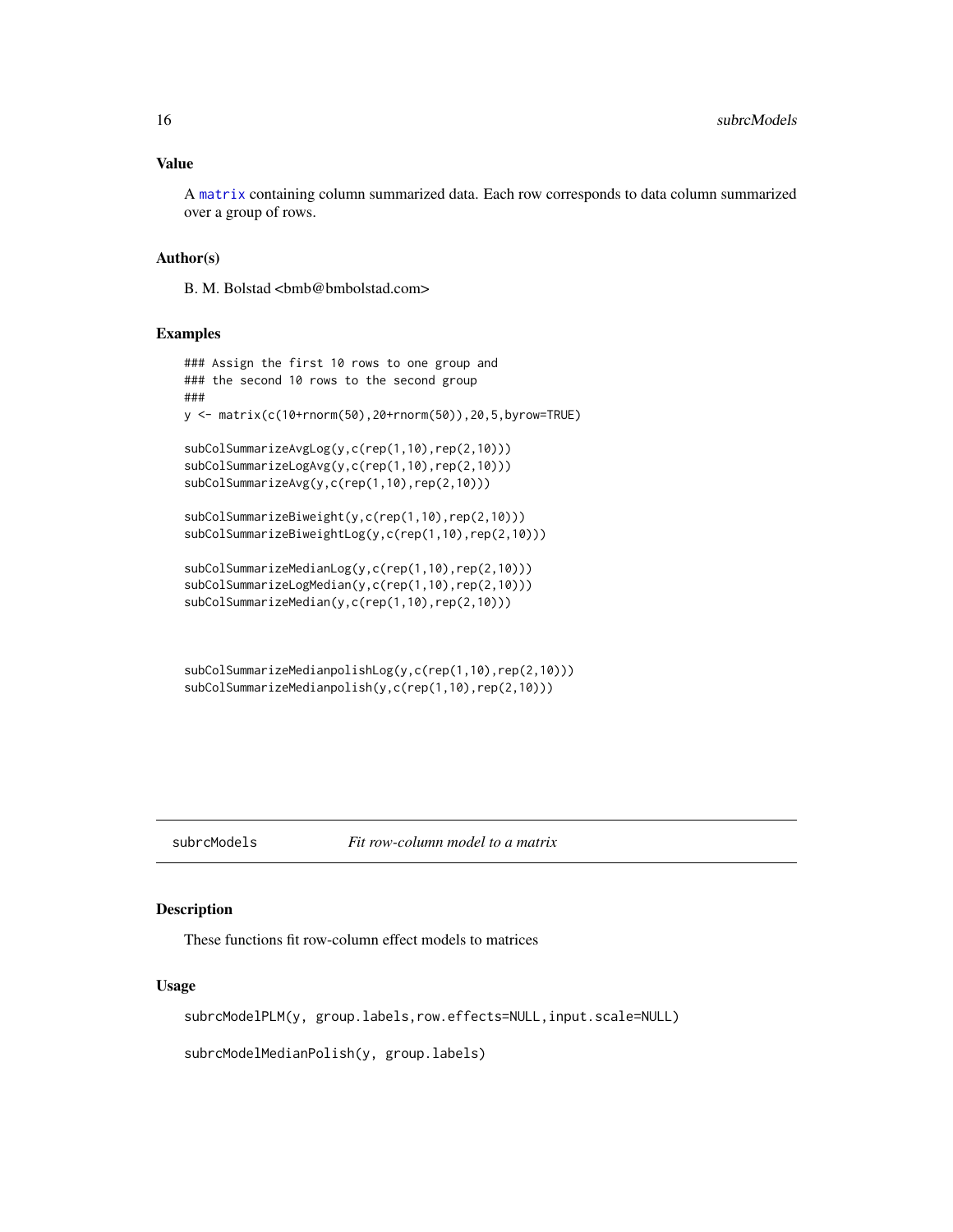#### <span id="page-16-0"></span>subrcModels **17**

#### Arguments

| V            | A numeric matrix                                                                                                                                        |
|--------------|---------------------------------------------------------------------------------------------------------------------------------------------------------|
| group.labels | A vector to be treated as a factor variable. This is used to assign each row to a<br>group. NA values should be used to exclude rows from consideration |
| row.effects  | If these are supplied then the fitting procedure uses these (and analyzes individ-<br>ual columns separately)                                           |
| input.scale  | If supplied will be used rather than estimating the scale from the data                                                                                 |

# Details

These functions fit row-column models to the specified input matrix. Specifically the model

$$
y_{ij} = r_i + c_j + \epsilon_{ij}
$$

with  $r_i$  and  $c_j$  as row and column effects respectively. Note that this functions treat the row effect as the parameter to be constrained using sum to zero (for rcModelPLM and rcModelWPLM) or median of zero (for rcModelMedianPolish).

The rcModelPLM and rcModelWPLM functions use a robust linear model procedure for fitting the model.

The function rcModelMedianPolish uses the median polish algorithm.

#### Value

A list with following items:

| Estimates | The parameter estimates. Stored in column effect then row effect order  |
|-----------|-------------------------------------------------------------------------|
| Weights   | The final weights used                                                  |
| Residuals | The residuals                                                           |
| StdErrors | Standard error estimates. Stored in column effect then row effect order |
| Scale     | <b>Scale Estimates</b>                                                  |

### Author(s)

B. M. Bolstad <br/>bmb@bmbolstad.com>

#### See Also

# [rcModelPLM](#page-11-1)

# Examples

y <- matrix(c(10+rnorm(50),20+rnorm(50)),20,5,byrow=TRUE)

```
subrcModelPLM(y,c(rep(1,10),rep(2,10)))
subrcModelMedianPolish(y,c(rep(1,10),rep(2,10)))
```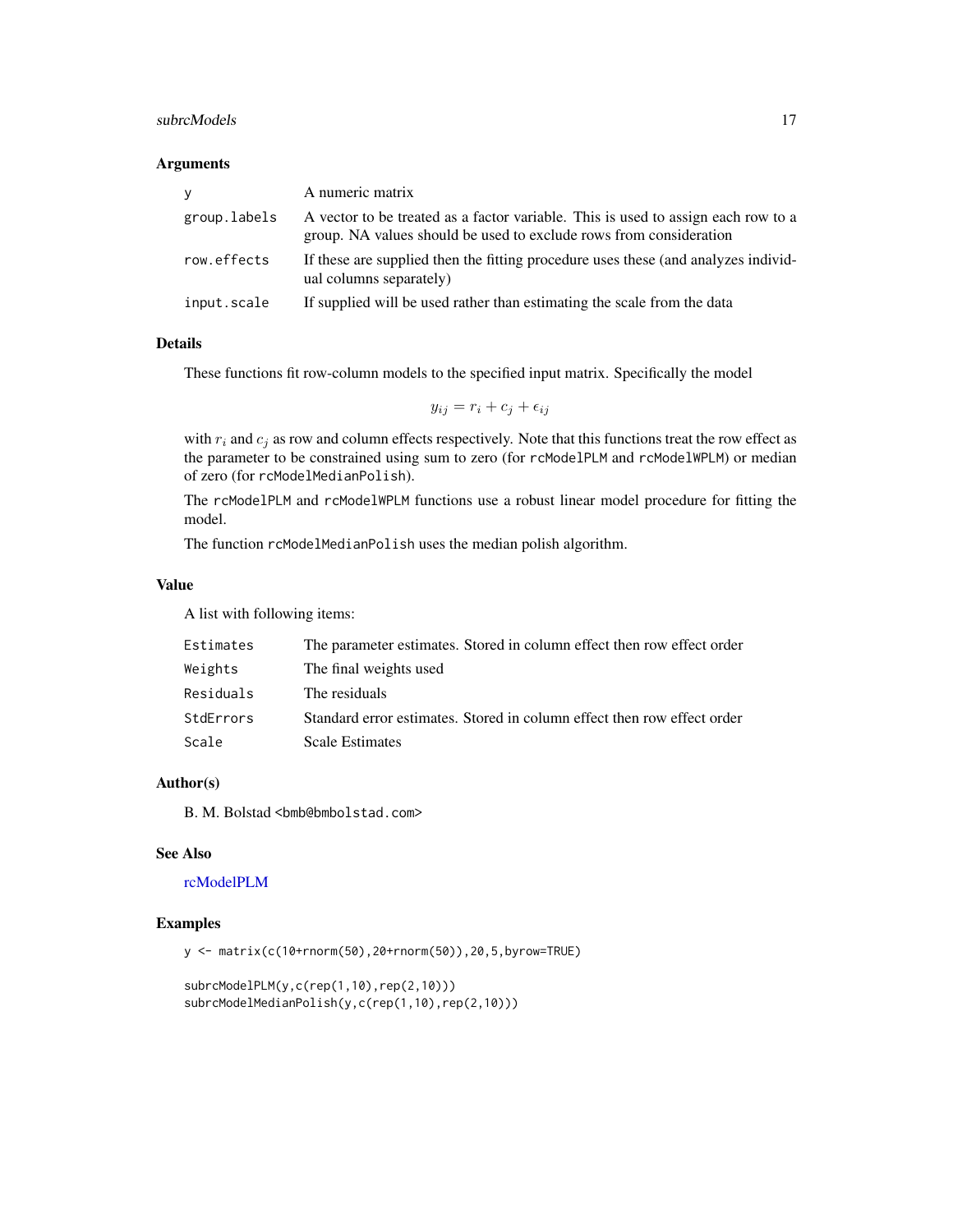# 18 subrcModels

```
col.effects <- c(10,11,10.5,12,9.5)
row.effects <- c(seq(-0.5,-0.1,by=0.1),seq(0.1,0.5,by=0.1))
y <- outer(row.effects, col.effects,"+")
w \leftarrow runif(50)rcModelPLM(y)
rcModelWPLM(y, w)
rcModelMedianPolish(y)
y <- y + rnorm(50)
rcModelPLM(y)
rcModelWPLM(y, w)
rcModelMedianPolish(y)
rcModelPLM(y,row.effects=row.effects)
rcModelWPLM(y,w,row.effects=row.effects)
rcModelPLM(y,input.scale=1.0)
```

```
rcModelWPLM(y, w,input.scale=1.0)
rcModelPLM(y,row.effects=row.effects,input.scale=1.0)
rcModelWPLM(y,w,row.effects=row.effects,input.scale=1.0)
```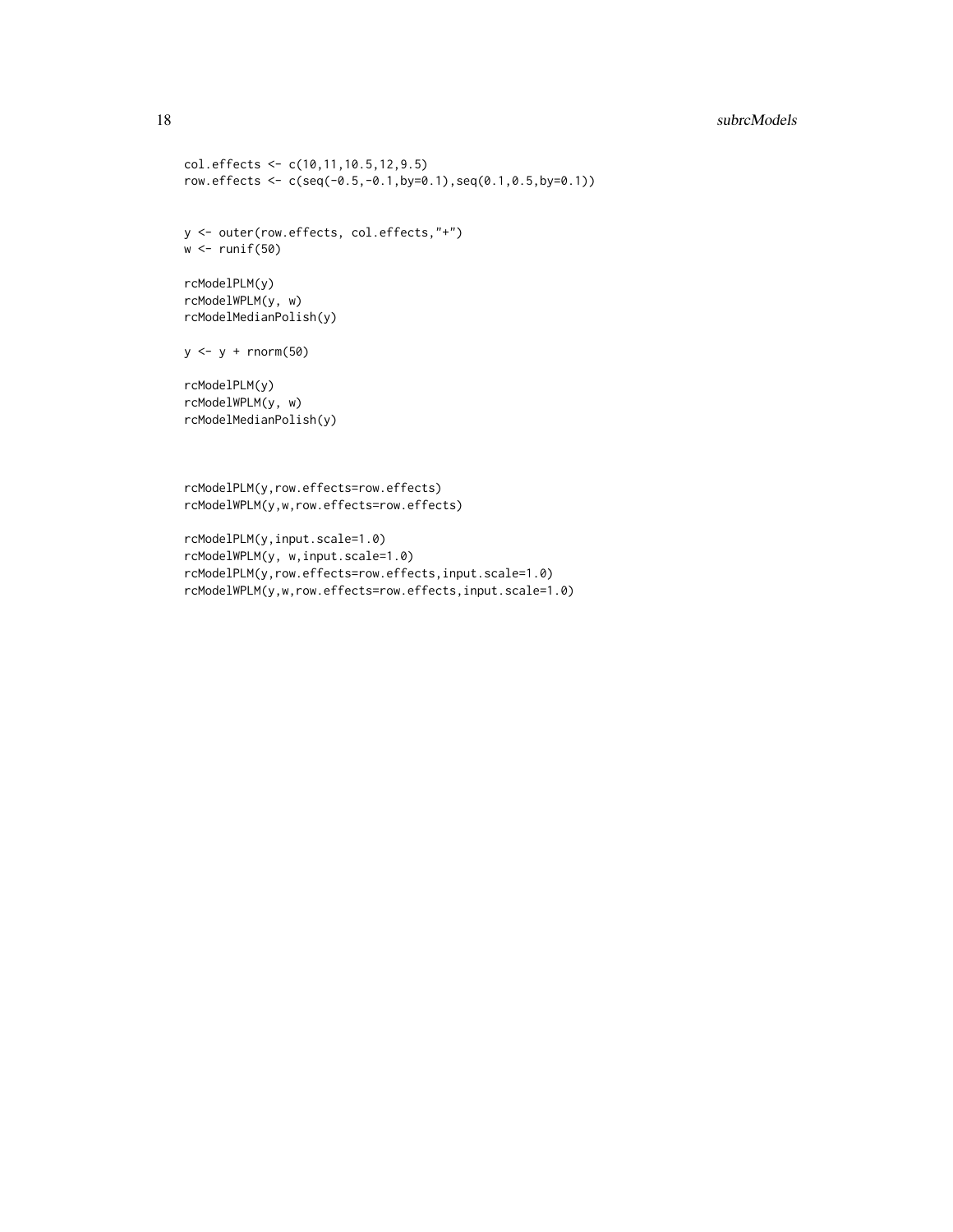# <span id="page-18-0"></span>**Index**

∗ manip normalize.quantiles, [3](#page-2-0) normalize.quantiles.in.blocks, [4](#page-3-0) normalize.quantiles.robust, [6](#page-5-0) normalize.quantiles.target, [7](#page-6-0) rma.background.correct, [14](#page-13-0) ∗ models rcModelPLMd, [8](#page-7-0) rcModelPLMr, [10](#page-9-0) rcModels, [12](#page-11-0) subrcModels, [16](#page-15-0) ∗ univar colSumamrize, [2](#page-1-0) subColSummarize, [15](#page-14-0) colSumamrize, [2](#page-1-0) colSummarizeAvg *(*colSumamrize*)*, [2](#page-1-0) colSummarizeAvgLog *(*colSumamrize*)*, [2](#page-1-0) colSummarizeBiweight *(*colSumamrize*)*, [2](#page-1-0) colSummarizeBiweightLog *(*colSumamrize*)*, [2](#page-1-0) colSummarizeLogAvg *(*colSumamrize*)*, [2](#page-1-0) colSummarizeLogMedian *(*colSumamrize*)*, [2](#page-1-0) colSummarizeMedian *(*colSumamrize*)*, [2](#page-1-0) colSummarizeMedianLog *(*colSumamrize*)*, [2](#page-1-0) colSummarizeMedianpolish *(*colSumamrize*)*, [2](#page-1-0) colSummarizeMedianpolishLog *(*colSumamrize*)*, [2](#page-1-0) convert.group.labels *(*subColSummarize*)*, [15](#page-14-0) expresso, *[5](#page-4-0)*, *[7](#page-6-0)* matrix, *[15,](#page-14-0) [16](#page-15-0)*

```
normalize.AffyBatch.quantiles.robust
        (normalize.quantiles.robust), 6
normalize.quantiles, 3, 5, 7, 8
normalize.quantiles.determine.target
        (normalize.quantiles.target), 7
```
normalize.quantiles.in.blocks, [4](#page-3-0) normalize.quantiles.robust, *[4](#page-3-0)*, [6](#page-5-0) normalize.quantiles.target, [7](#page-6-0) normalize.quantiles.use.target *(*normalize.quantiles.target*)*, [7](#page-6-0)

rcModelMedianPolish *(*rcModels*)*, [12](#page-11-0) rcModelPLM, *[9](#page-8-0)*, *[11](#page-10-0)*, *[17](#page-16-0)* rcModelPLM *(*rcModels*)*, [12](#page-11-0) rcModelPLMd, [8,](#page-7-0) *[11](#page-10-0)*, *[13](#page-12-0)* rcModelPLMr, *[9](#page-8-0)*, [10,](#page-9-0) *[13](#page-12-0)* rcModelPLMrc *(*rcModelPLMr*)*, [10](#page-9-0) rcModelPLMrr *(*rcModelPLMr*)*, [10](#page-9-0) rcModels, [12](#page-11-0) rcModelWPLM *(*rcModels*)*, [12](#page-11-0) rcModelWPLMr *(*rcModelPLMr*)*, [10](#page-9-0) rcModelWPLMrc *(*rcModelPLMr*)*, [10](#page-9-0) rcModelWPLMrr *(*rcModelPLMr*)*, [10](#page-9-0) rma, *[5](#page-4-0)*, *[7](#page-6-0)* rma.background.correct, [14](#page-13-0)

```
subColSummarize, 15
subColSummarizeAvg (subColSummarize), 15
subColSummarizeAvgLog
        (subColSummarize), 15
subColSummarizeBiweight
        (subColSummarize), 15
subColSummarizeBiweightLog
        (subColSummarize), 15
subColSummarizeLogAvg
        (subColSummarize), 15
subColSummarizeLogMedian
        (subColSummarize), 15
subColSummarizeMedian
        (subColSummarize), 15
subColSummarizeMedianLog
        (subColSummarize), 15
subColSummarizeMedianpolish
        (subColSummarize), 15
```